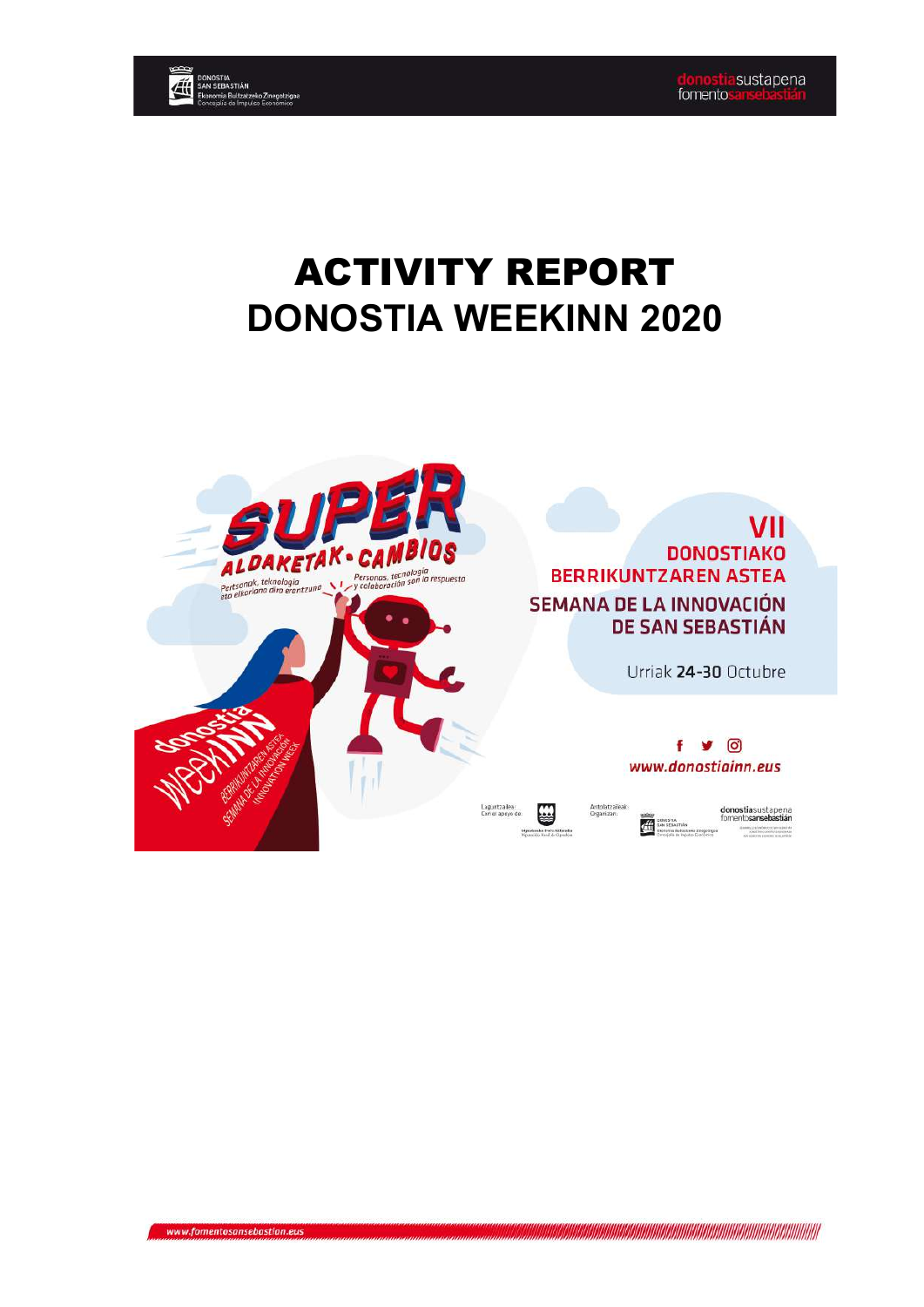

**Donostia WeekINN Week came to an end with "Superchanges" as a theme, highlighting people, technology and collaboration.**

**Donostia WeekINN Innovation Week continues to grow, with more than 4300 participants, 50 collaborators, top national and international speakers, more than 25 activities and a three-channel format.**

The **Donostia WeekINN** Innovation Week is an initiative promoted by Fomento de San Sebastián, which celebrated its 7th year in 2020, with the following objectives:

- **To raise awareness** about the importance of innovation.
- **To train** people, bring knowledge together, share, learn, etc.
- To recognise and **focus on** agents of all kinds who are innovation-oriented.

The slogan of this year's edition of Donostia WeekINN was '**Superchanges**', a concept understood as an event that develops in an unexpected way that changes our world completely, despite seeming to be impossible, absurd even.

We proposed a meeting point where we would look at 3 key elements in order to tackle any change, starting with the 'Superchange' that we are experiencing and limiting it to our game board (i.e. the city):

- **People:** as innovation-generating agents giving meaning to technology and making it useful.
- **Technology:** as a key tool for the progress of humanity.
- **Collaboration:** tackling contexts of change and major challenges collectively.

Donostia WeekINN 2020 has also evolved, with a three-channel hybrid programme and a flexible On/Off format.

#### **Formats:**

- **1. ONLINE**. By relying on technology, we will open the door to knowledge through conversations with experts, debates and networking activities.
- **2. STREET**. We will take knowledge and challenges safely to the streets with a gymkana and exhibitions connected to online resources.
- **3. MEETINGS**. These will be our safe, warm, nearby face-to-face spaces for connecting and learning.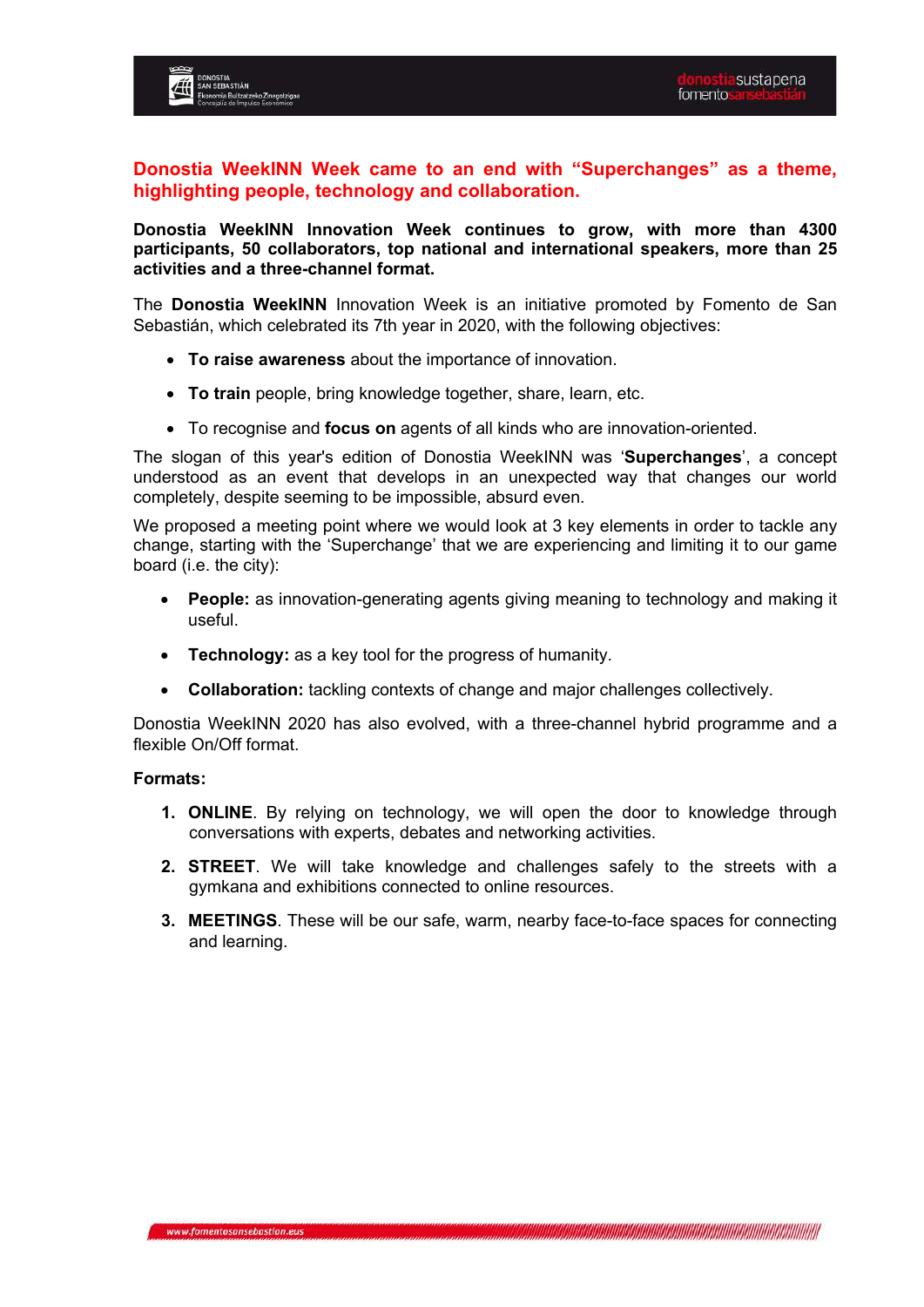# **What is Donostia WeekINN?**

**Donostia WeekINN** Innovation Week is a framework which Fomento San Sebastián uses to promote and highlight its commitment to **Innovation** as a driver of change, an attitude and a principle which is inherent to a city such as San Sebastian, which wants to promote a model based on **Talent**.

At this point, it is key to **socialise** and get closer to citizens, to highlight the ecosystem and generate **connections** from new languages and formats.

Using this working approach, the 7th Innovation Week sought to make connections, especially with and for:

- **Citizens**, with the aim of bringing together all of the innovation being developed in our city through innovative companies and projects, our research and technological centres, and other entities in various fields.
- **Companies and professionals**, with the aim of providing them with new innovative ideas and creating forums to allow **interaction** between them.
- **Educational centres** (schools, vocational training centres and universities), with the aim of working with our **youngest talent**, it is **important** to train the skills linked to innovation and other cross-cutting skills, and introduce them to our innovative business ecosystem, our R&D and Innovation agents, and the challenges and new technologies that we are facing.

Therefore, this is an extension of the effort and work carried out throughout the year in the city on different scales by the different agents involved in the field of Innovation, and a time of the year when activities in several of their long-term programmes (Donostia Innovation Challenge, workshops with companies, presentations, etc.) come together at the WeekINN event.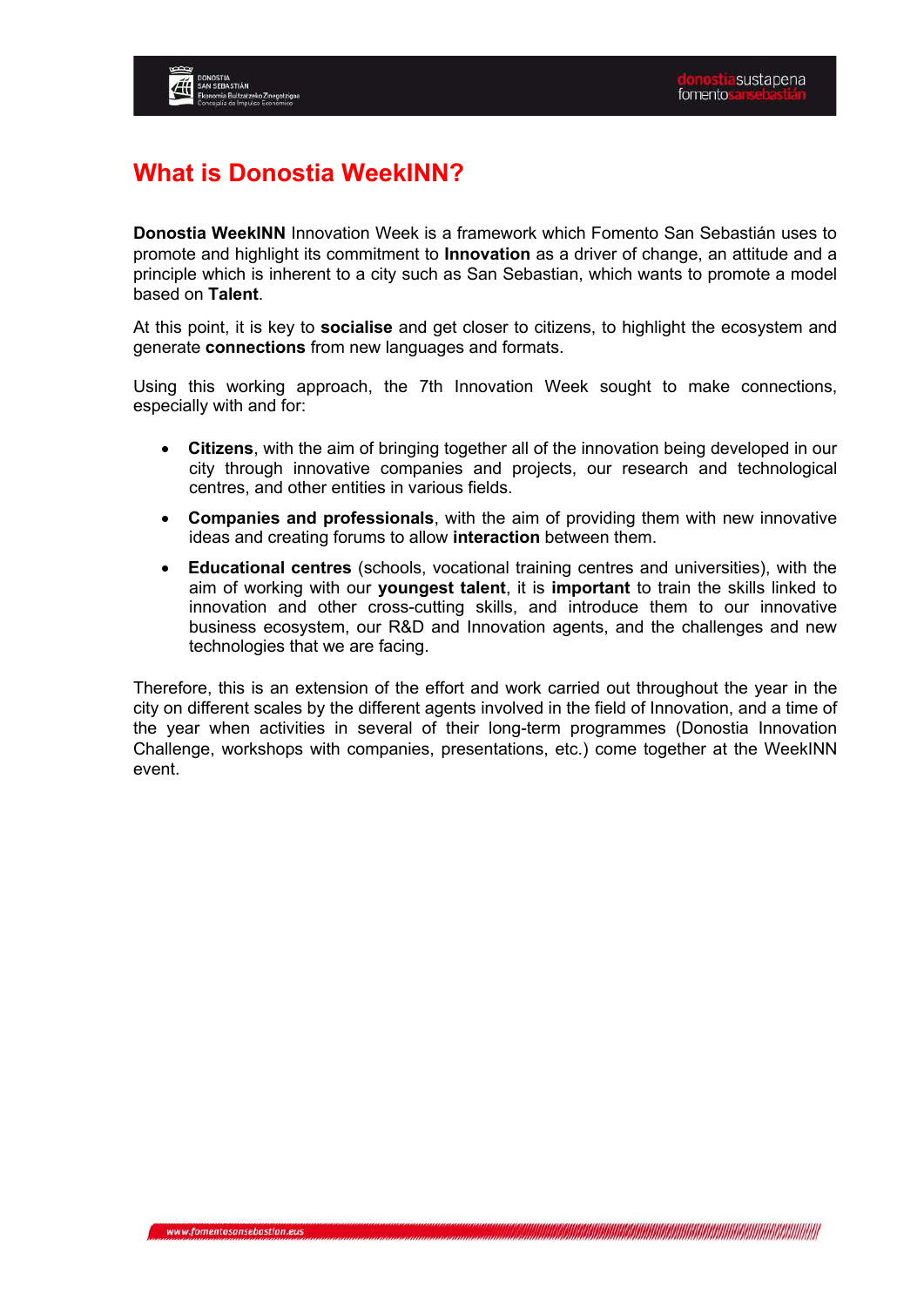

#### **Donostia WeekINN 2020**

The COVID 19 pandemic is possibly one of the greatest turning points we have ever experienced. For this reason, the Donostia WeekINN 2020 event that took place from October 24 to 30 helped us to reflect on the three main factors of the 'Superchange' that we will have to deal with: people, technology and collaboration.

People as innovation-generating agents giving meaning to technology and making it useful. Technology as a key tool for the progress of humanity and collaboration to collectively tackle contexts of change and major challenges.

Why have 'Superchanges' as a theme? There have been many changes in the history of humanity - 'Superchanges' - which have led us to understand the world and the fabric of civilisation in the way we do today. 'Superchanges' is a term that is also used in design processes and refers to prospective study within the design of futures.

The context we are experiencing, which has affected us at all levels, including Innovation Week, is based on a series of critical, key, recurrent elements that have always been present when dealing with 'Superchanges' in the history of humanity.

That is why we have created a space to learn about, reflect on and debate specific crosscutting challenges that cause upheaval and go hand in hand with the challenges and changes that we are facing as a society, particularly in cities.

The second half of the year is a good time to reflect, learn and move forward in a state of uncertainty towards building the future we want for people from the people...

Donostia WeekINN2020 once again offered a space to stop, reflect, inspire, learn, experiment, share, collaborate, interact... in short, to innovate.

In addition, the fifth DonostiaINN Business Innovation Awards were presented during Innovation Week. These awards are intended to recognise the efforts made by the city's companies in this field, in two categories: well-established companies and young companies. The winning company in the first category was Bunt Planet, and in the second category, Viralgen. The track record and impact of the Donostia International Physics Center (DIPC) was also recognised.

Innovation Week 2020 became a reality thanks to the support of Gipuzkoa Provincial Council and the collaboration of more than fifty agents.

The countdown begins to the eighth edition of Donostia WeekINN Innovation Week, an event that has become established in the city as a benchmark for promoting collaboration and making San Sebastian's commitment to innovation and talent more visible.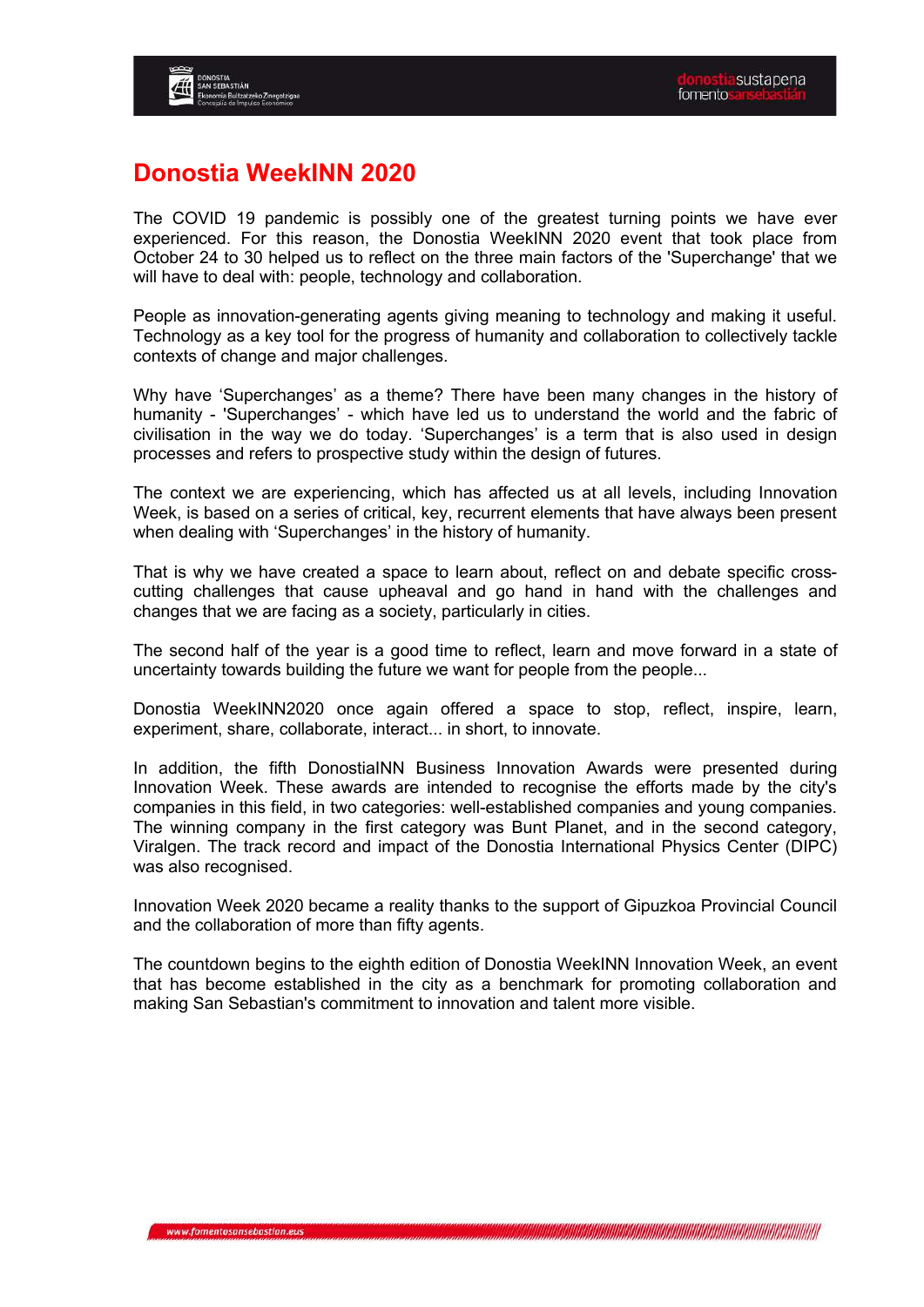#### Weekend of October 24-25 | Donostia WeekINN 2020

The Innovation Week organised by Fomento de San Sebastián kicked off at the weekend with activities for everyone, with two feature activities - the gymkhana and the web escape set in the city itself.

A gymkhana throughout the week entitled '**Donostia: una historia de innovación**' (Donostia: a history of innovation) allowed us to learn about the main factors and milestones that have marked the history of San Sebastian. Participants had to go to 6 key points in the city and solve different challenges, while familiarising themselves with augmented reality technology. There was also the possibility of taking part in an online version of the game. In addition, we held a draw with different prizes such as tickets for the Aquarium or La Perla, including vouchers for Fnac for all those participants who completed the process in person.

Another of the programmed virtual activities was the **Donostia WeekINN Escape Web**, the mission of which was to help a visitor from the future who is trapped in the historical past of San Sebastian. Our mission was to go back in time to retrieve components that would allow us to put the time machine back together. These components were lost by the time traveller, who was photographically documenting the city's historical past.





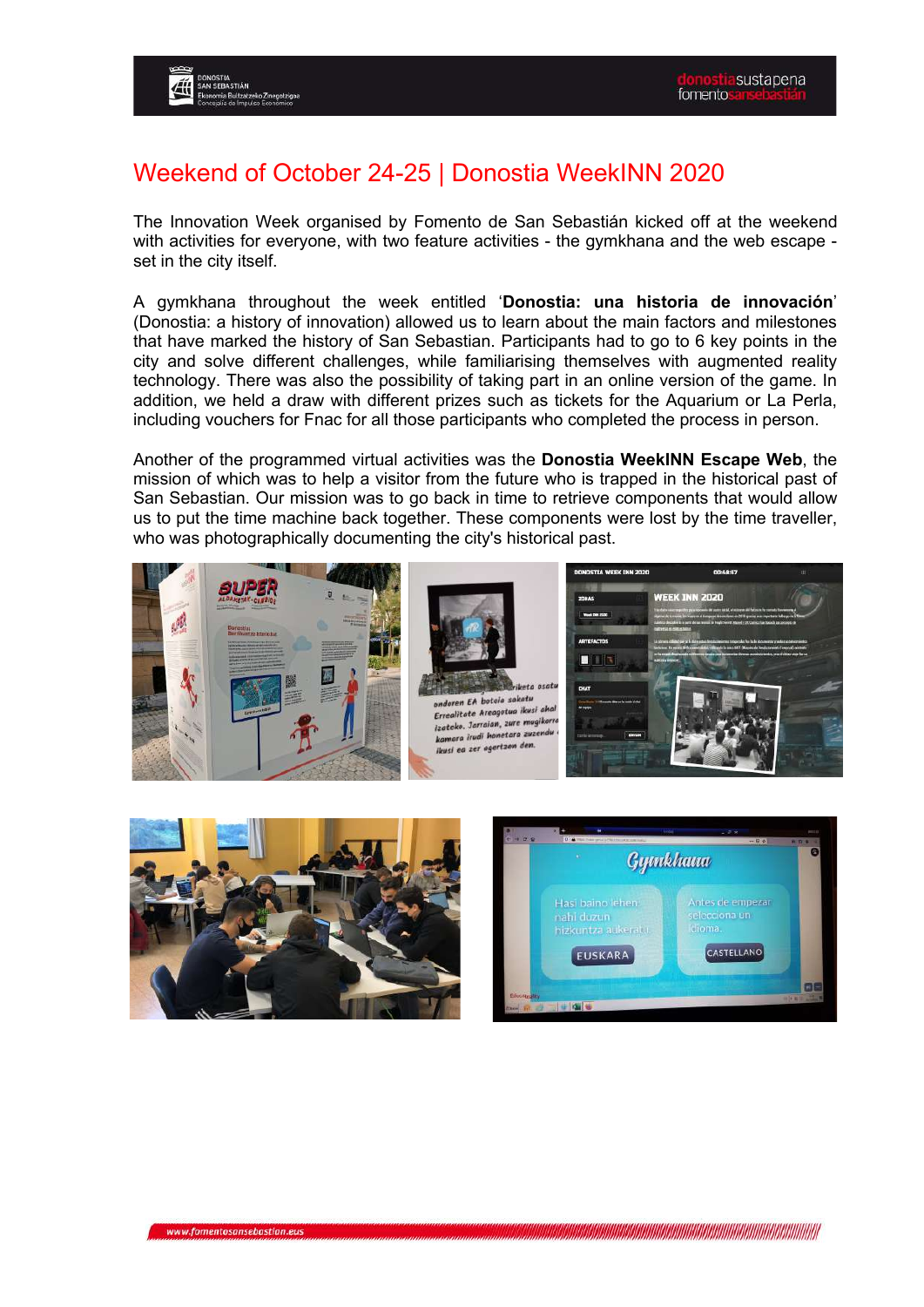

There were also two **exhibitions**:

- 1) The first exhibition was at Fnac Donostia; an exhibition of 20 paintings that told us about the discoveries of 44 brilliant women scientists, celebrating their scientific studies, inventions and discoveries throughout history, many of which are still unknown to the general public today. This exhibition could be enjoyed in Basque, Spanish and English.
- 2) The second exhibition was held in the Egia tunnel, a place with a lot of passers-by where we were able to exhibit exclusive contents dedicated to the Donostia WeekINN 2020. This included everything from the main objectives to the theme of this 7th edition, such as the most noteworthy activities and the option to view all programmed events using QR codes.







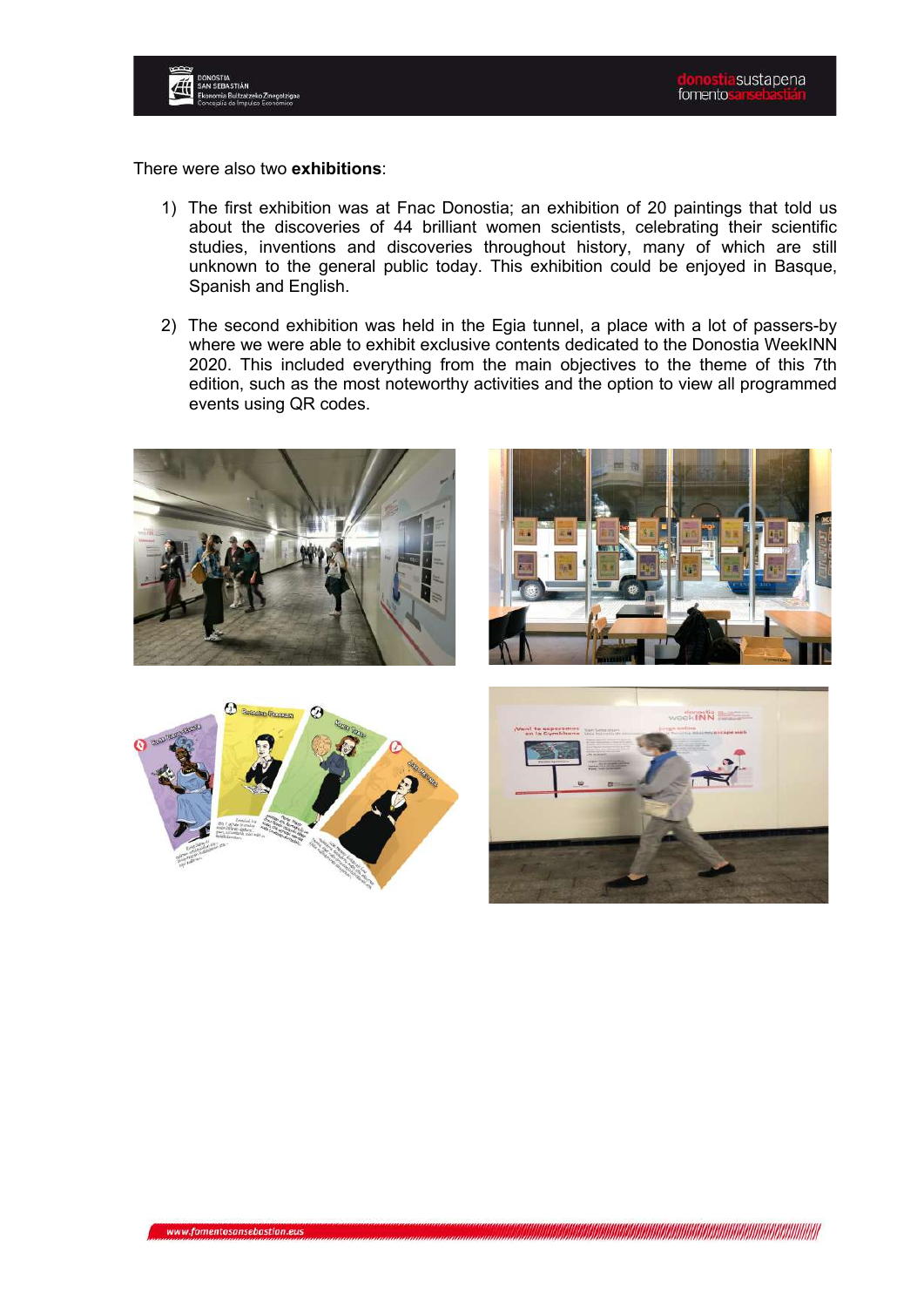#### Monday October 26 | Donostia WeekINN 2020

Monday saw the premiere of WeekINN TV, the new TV channel publicising Innovation Week on Fomento de San Sebastián's Youtube channel, featuring a number of celebrity guests. We built a set in Talent House that served as the image for Donostia WeekINN 2020 and in which all of the WeekINN TV content was produced, hosted by presenter Xabi Pérez.



In the session "**Personal skills for the future**", the director of the Humanova Group, **Alicia Pomares**, explained the skills that professionals will need to develop over the coming years. Pomares also pointed out that the 'Superchange' that we are undergoing has heightened this need. *"First-time learnability or the curiosity to be learning continuously, the ability to adapt to 'Superchanges', flexibility and then being very resilient"*.

A few hours later, **Ana Aldea**, director of the company Social Data, also took part in the programme hosted by Xabi Pérez. She analysed the **new forms of virtual relationships** that are spreading among young people. For example, the concerts at Fortnite and the forms of communication established with those who perform on YouTube or on platforms such as Twitter.

Aldea concluded with a significant reflection: "*Social networks are here to stay. The radical digitisation that we have undergone with the pandemic is not going to change, but we have talked at length about how we are masters of our own lives and that we have to use technology for people and not people for technology"*.



For his part, **Alex Rayón**, Vice-Dean for External Relations and Lifelong Learning at the Faculty of Engineering at Deusto, held an online seminar. He spoke about the challenges and opportunities of the low-contact economy, stressing that this business model has spread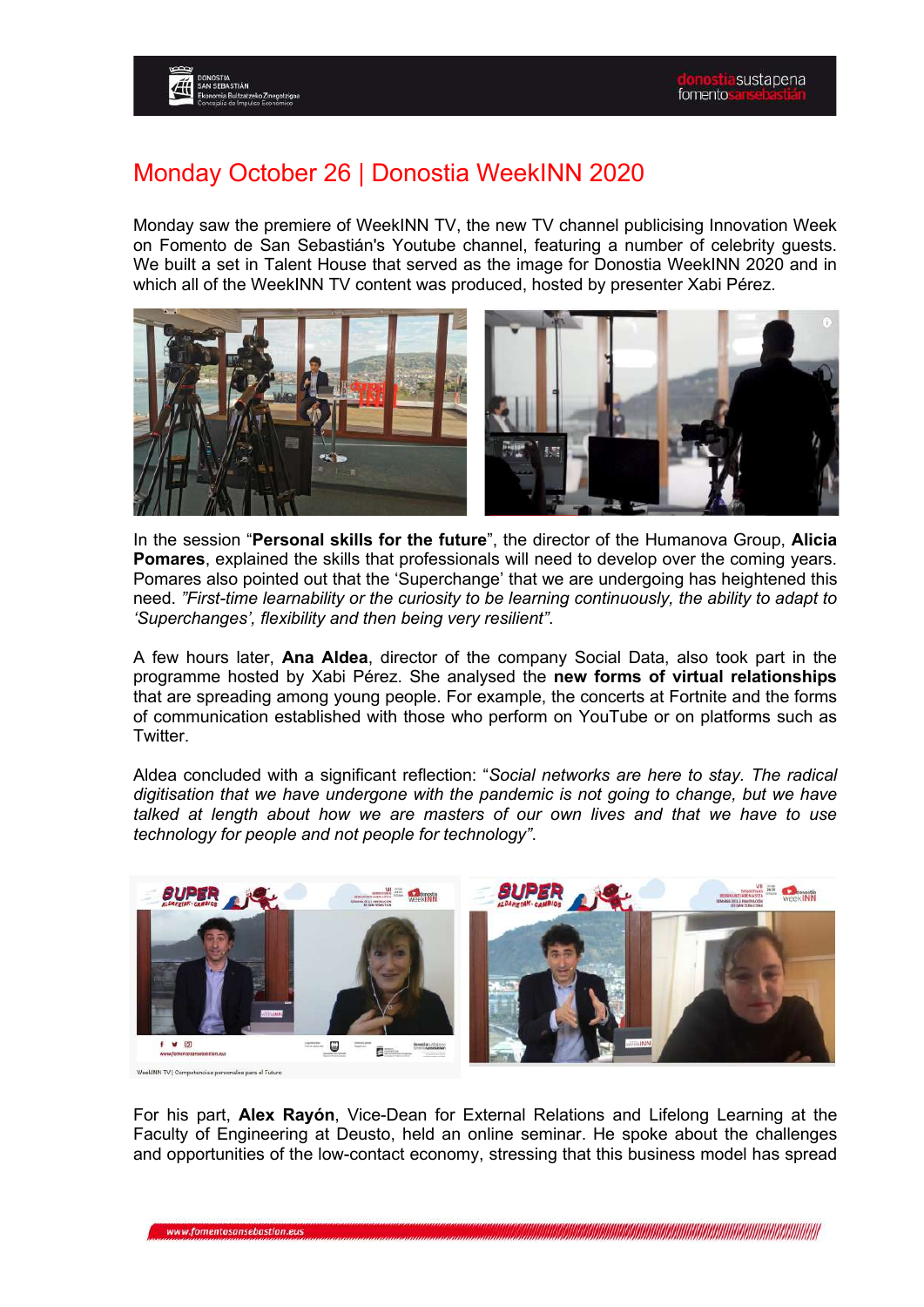

considerably due to the pandemic: *"The post-Covid19 era will have an economy shaped by new habits and regulations based on reduced close contact in interactions, which will affect organisations and customer relations"*.

In the educational field, WeeKINN also reached out to schools. Within the framework of the **Donostia Innovation Challenge**, 370 pupils from 13 schools were able to shake their heads and train different attitudinal skills through a virtual escape game. A further 180 6th grade pupils from different schools took part in the **Donostia Minecraft Challenge** project, a session where they were able to learn how to program and overcome the challenges they encountered on the island of Santa Clara, a scenario recreated within this educational video game.

The students had to solve logic games and find secret passages to allow them to make progress on the map, unlock chests to finish the final construction and be able to complete their mission and leave the island for the city.





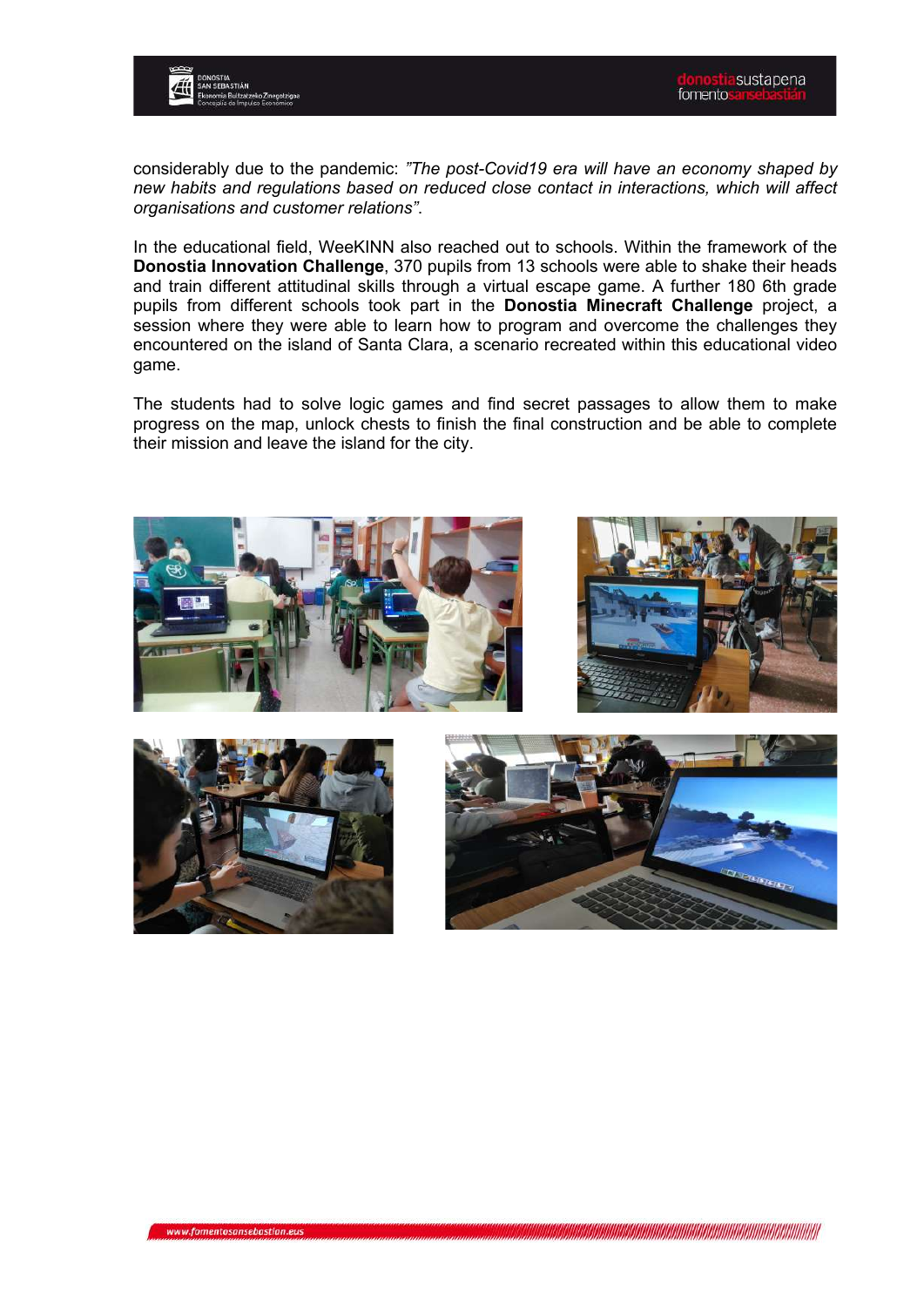#### Tuesday October 27 | Day Four of Donostia WeekINN 2020

To start the second day, we returned to the WeekINN TV channel to talk about artificial intelligence and the future of events.

Núria Oliver, winner of the National Telecommunications Engineers' Award, came on to talk about **cities: technology and data**, and told us that *"artificial intelligence is at the heart of the fourth industrial revolution we are undergoing and represents an intimate, unprecedented relationship between the physical and digital worlds"*. For example, an increasing number of artificial intelligence algorithms will be used to help or assist in medical diagnoses, help judges determine court rulings, or help determine whether or not a person is offered a job or accepted into a university. These are undoubtedly decisions that have a great impact on people, which is why Nuria Oliver is committed to developing an AI strategy to deal with limitations such as biases in algorithms, lack of veracity and opacity.



Furthermore, through Fomento San Sebastián and within the framework of the 7th edition of Innovation Week, Real Sociedad and the city of San Sebastián joined forces to launch a challenge to those people who are part of the soul and driving force of Real Sociedad to continue building a dream through a programme of innovation and development of skills such as creativity and teamwork, a project that will be the home of all the people of San Sebastian and Gipuzkoa who feel that Real Sociedad is their own.

Therefore, Real Sociedad proposed the Real Sociedad Challenge for its young fans. It will involve boys and girls aged 14 to 18 reflecting and designing new spaces within the club's facilities in order to extend the excitement and experience of football beyond the 90 minutes of a match.



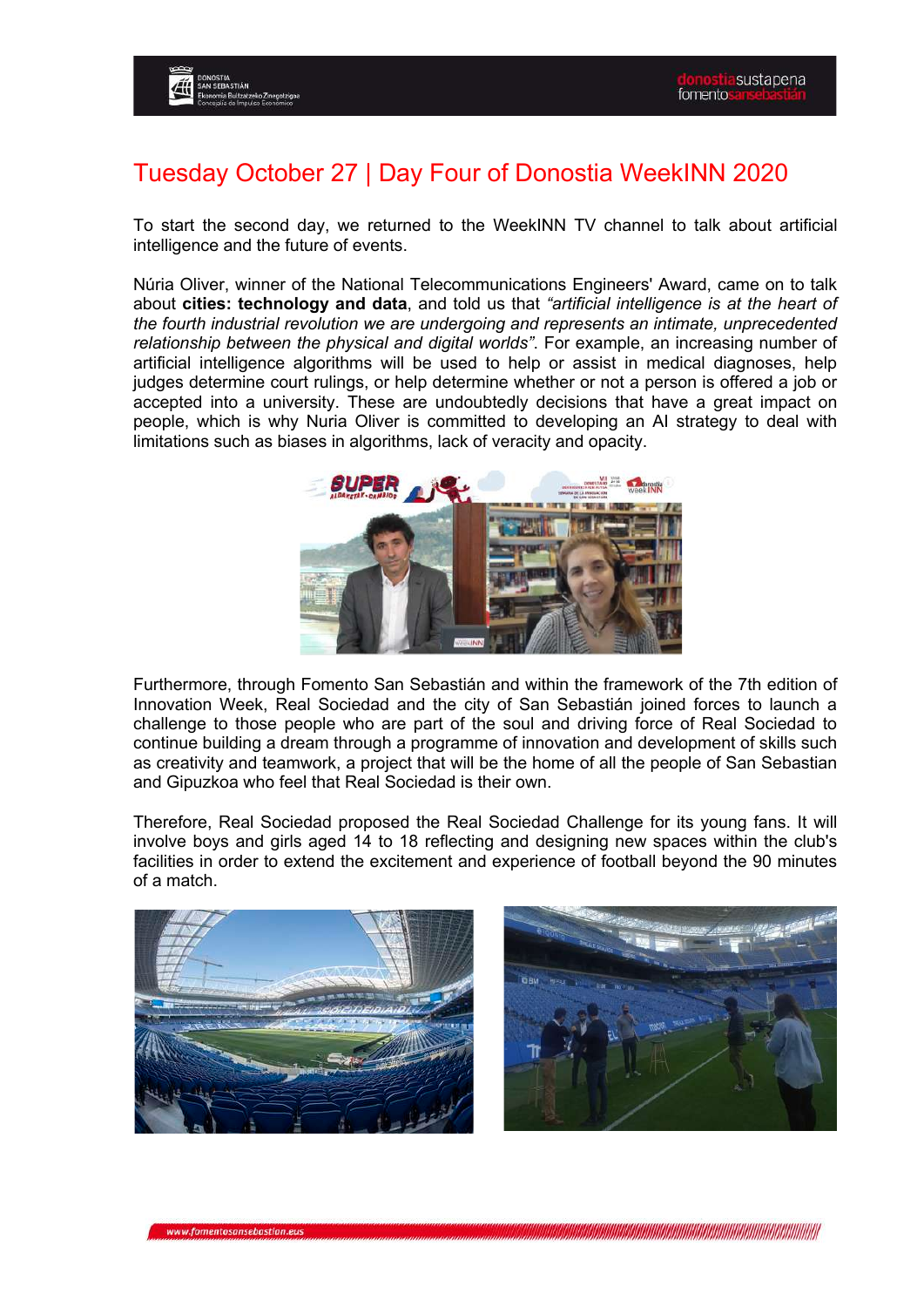



**The future of large events** was one of the central themes of the day; Iñigo Iribarnegaray, director of new business at Vocento, Joxean Fernández, from the Zinemaldia selection committee, Iñigo Argomaniz, director of Get IN, and Begoña Larzabal, sales and marketing director of Real Sociedad, reflected on the need to reinvent macro meetings so that they can continue to be held.

In addition, professionals from the hotel and catering sector reflected on three **trends that will define the hotel and catering industry in the coming years**: sustainability, digitisation and branding. Top level speakers took part, including José María Sen and Cristina Calvo, managers of K&Co, and Pilar Domínguez and Eva Ballarón, co-founders, creative and strategy directors of Mandarina Brand Society.



A webinar also took place on Tuesday 27 on the **surfing industry**. Featuring the informative views of Unai Garcia, manager of Single Quiver, it dealt with the challenges and opportunities of Internet sales of surfing products, delving into the world of specialist media and product marketing.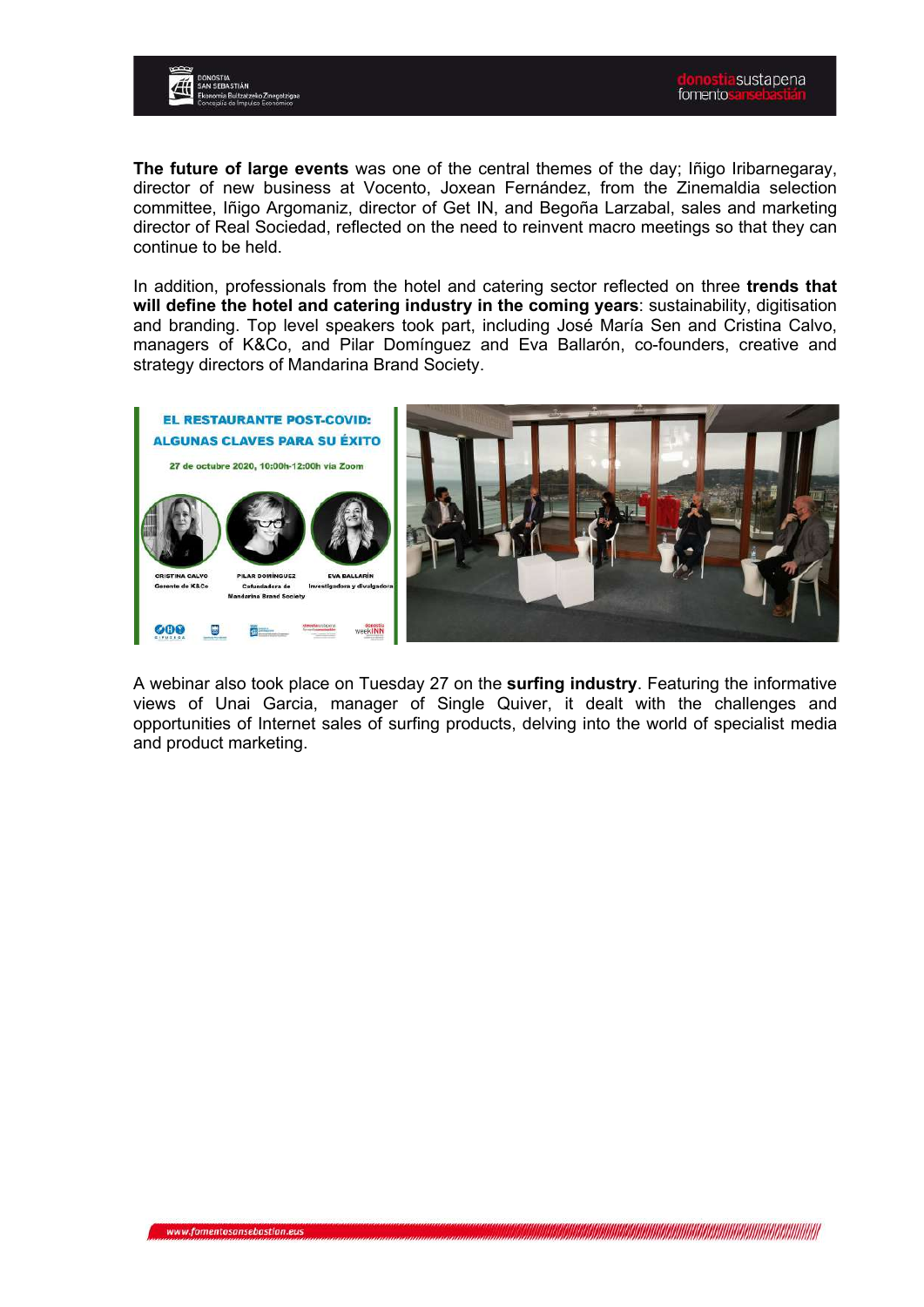#### Wednesday October 28 | Donostia WeekINN 2020

The fifth day of Donostia WeekINN 2020 was the most international of all.

Estonia was named "the world's most advanced digital society" by Wired magazine. Florian Marcus, who has been involved in this strategy for years, told us about its origins: *"Sometimes it takes a difficult situation to push us towards Superchange."* After independence from the Soviet Union, Estonia had to restructure the system of interaction between government and citizens. That is how **E-estonia** was born, the digital transformation strategy that has led to 99% of the official procedures in the country to be carried out online.

Currently, for example, they are working on creating the legal and strategic framework to accelerate the development of AI and make Estonia a pioneer in this field.



For their part, **Román Arjona** and **Julio Lumbreras** reflected on the major challenges facing Europe in the coming decade, as representatives of the European Commission and the European Union respectively.

Among the strategies the European Union is working on to advance digital transformation, the green economy and social cohesion, Lumbreras referred to one specific mission: *"to achieve 100 climate-neutral cities in Europe by 2030 with citizens at the centre*".

Román Arjona talked about the opportunities presented by the Superchange generated by the pandemic and by social challenges such as climate change and the ageing population: *"this represents a number of fundamental opportunities for cities and regions with an advanced R&D and innovation system such as the Basque Country and the city of San Sebastian in particular, which will be able to position themselves very well to make progress in these green and digital transitions in which we are immersed*".

A round table also addressed the impact that digitisation is having on the configuration of both public and private spaces. **Euken Sesé**, general manager of Fomento San Sebastián, architect **Xabier Barrutieta** and **Xabier Pérez de Arenaza**, from the Habic cluster, raised the need to rethink the **design of cities** to adapt them to the new uses and needs which citizens are already demanding.

These issues have been studied and worked on for years, and the current pandemic has only encouraged conversation to be shared with many other disciplines; in turn, this has given new meanings to areas such as housing, offices, mobility, and leisure and commercial spaces.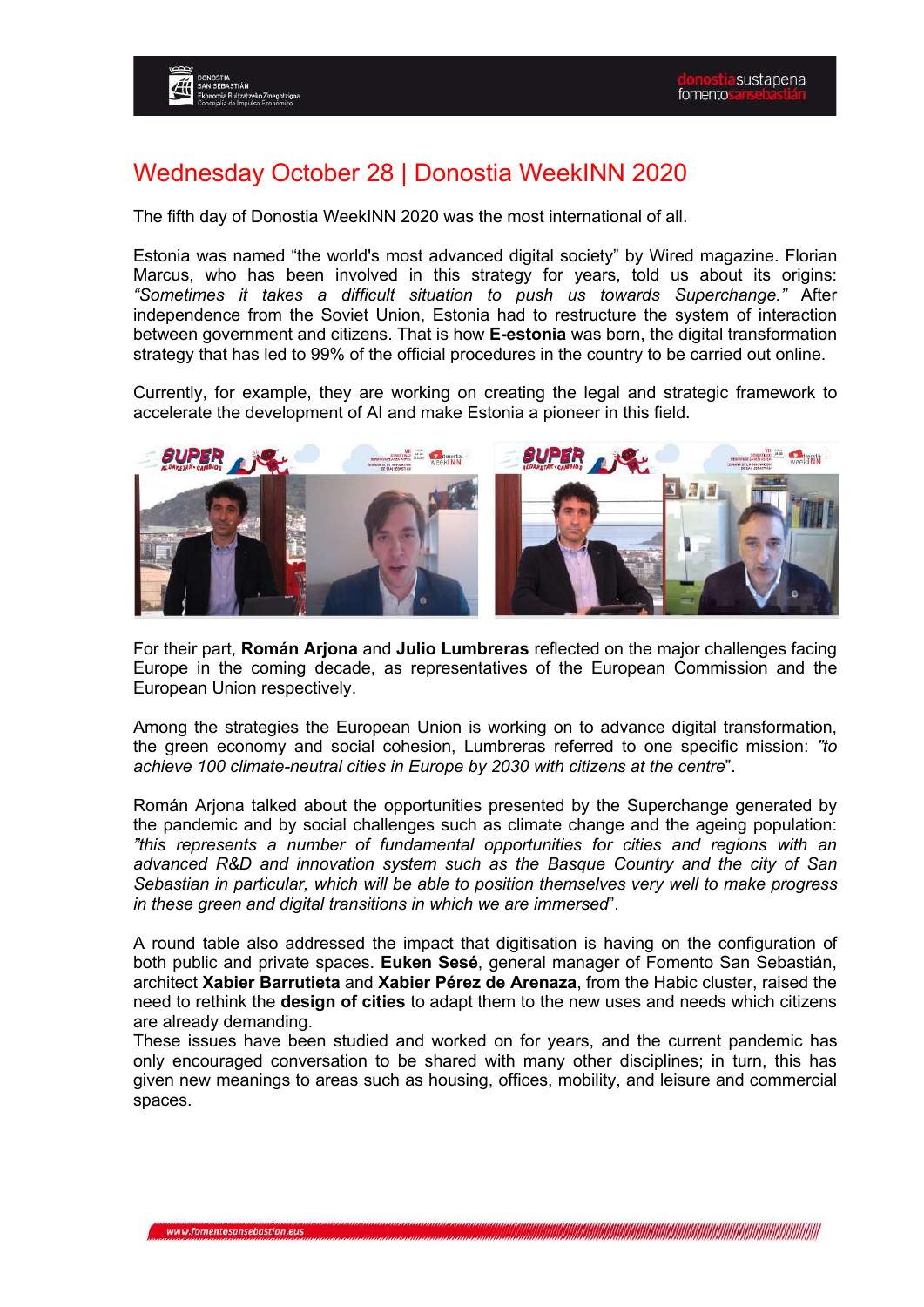

Furthermore, COVID19 has also accelerated the process of digitisation in the **agri-food sector**; this change brings with it advantages that were analysed in a webinar led by the agricultural engineer **Jorge García de Opazo**. These include improved procurement practices and mitigating the effects of climate change. These changes will bring improvements to the sector in terms of competitiveness.

In addition to this, five **women scientists**, who work in different research centres around San Sebastian, came to the Aquarium to talk to us about the research they are carrying out and to pay tribute to some of the **greatest women scientists in history**. Past and present came together to vindicate women scientists of the past and the present, and to build a future in which they will never cease to be.

Our stars of the night were: Clara García Astrain & Rosalind Franklin, Joanna López & Rita Levi-Montalcini, Naiara Rodríguez & Constance Tipper, Sara Barja & Mildred Dresselhaus, Silvia Bonoli & Vera Rubin.



On Wednesday, the UPV-EHU and University of Deusto were also involved. 4th year students studying for a degree in Tourism at the University of Deusto and students studying for a degree in Business Administration at the UPV/EHU imagined the future of the city with creativity, responsibility and optimism. A number of multidisciplinary teams worked on designing innovative and sustainable solutions for **Donostia in 2030** through the methodologies of Design Thinking and Future Thinking.

The two Sustainable Development Goals on which the challenge was focused were:

- SDG 6: clean water and sanitation.
- SDG 11: sustainable cities and communities.

Headlines that came about from the "Donostia 2050: design the city we want to be" exercise included the following, among others: "A great win for the climate change team", "Mobility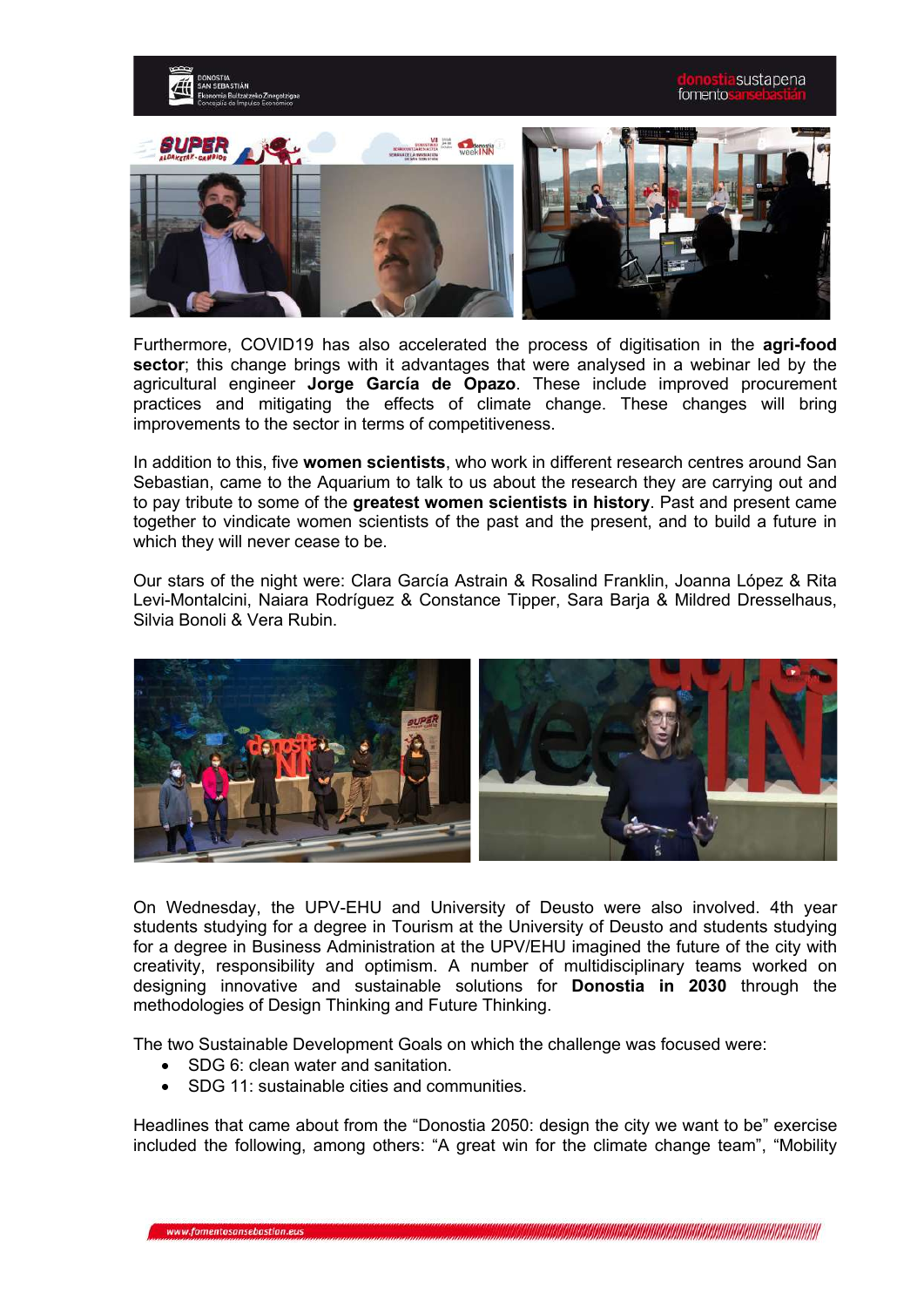

through the use of non-potable water is now a reality", "La Concha, the most polluted beach in Europe", "San Sebastian limits water consumption by tourists" and "A San Sebastian with crystal-clear waters and dreamy beaches".



Finally, in a meeting we called the **TX meeting**, a number of foreign people living in San Sebastian and people from San Sebastian working abroad took part in a symposium in which they identified attracting talent and seeking international recognition for the concept of the city of science and innovation as being key to developing San Sebastian.

We turned this meeting into a debate for sharing experiences of and views on the key elements not only of WeekINN but also of our city: people, technology and collaboration. We also tackled other issues such as talent and innovation.

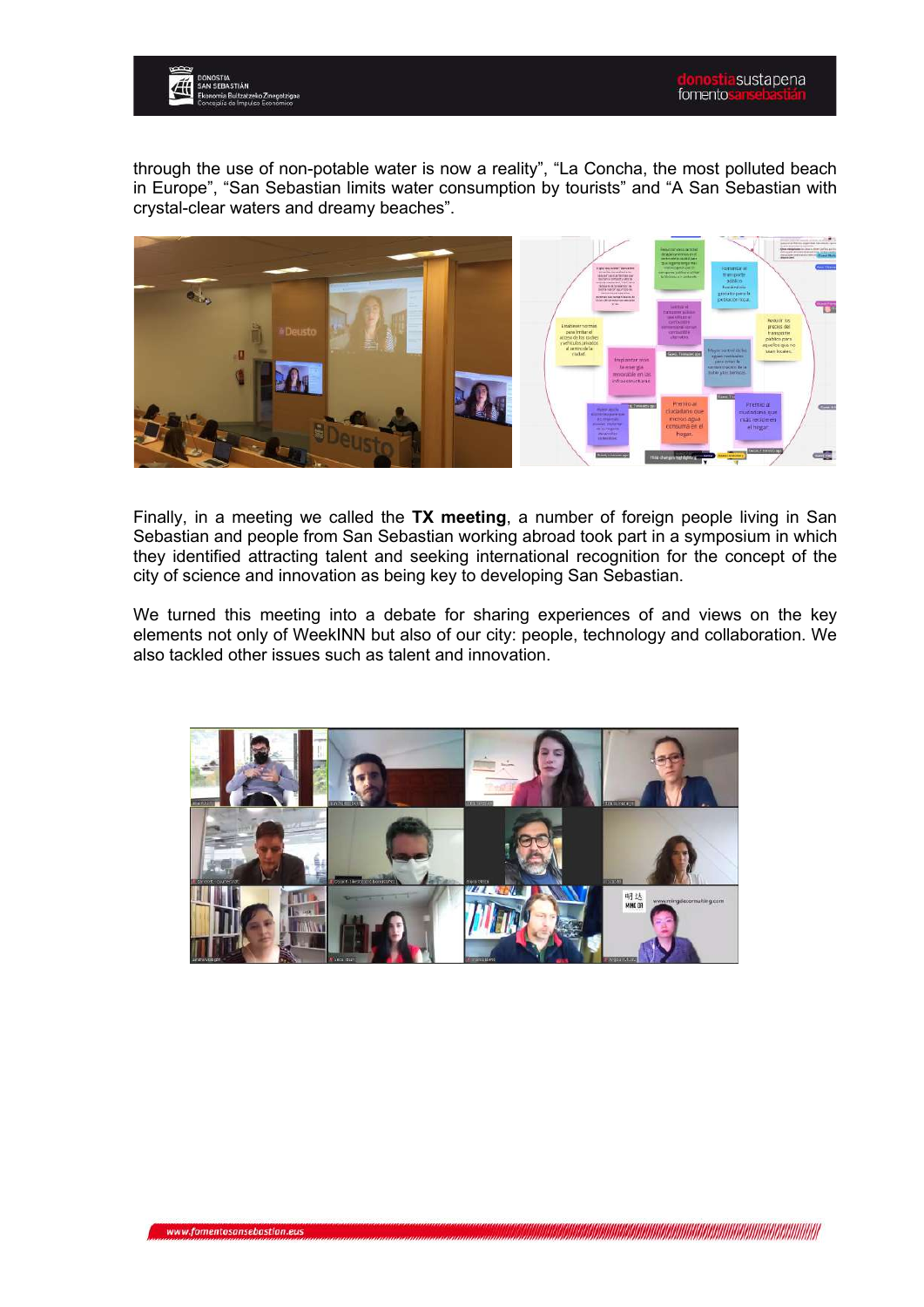#### Thursday October 29 | Donostia WeekINN 2020

On the morning of Thursday 29, Fomento de San Sebastián organised an online working session with representatives from local trade and hospitality associations, along with companies that provide digital services, with the aim of analysing and comparing the measures in the **Action Plan** that Fomento devised within the framework of the European **DEVISE** project (Interreg Europe-EU), which have been implemented to support the digital transformation and adaptation of local trade and hospitality businesses to new forms of work and business models.

The debate focused on the following **actions**: a digital awareness and training programme, a technology consultancy programme and a financial aid programme to implement digital solutions and applications.



The participants agreed on their importance in supporting the economic activity of local economic sectors and digital transformation processes, and took the view that, despite the fact that the situation caused by the Covid-19 pandemic will require continued support throughout the coming year, these actions respond to real needs and problems in their local context.

At midday, we were joined by **José Manuel Leceta**, former director of the European Institute of Innovation and Technology, who shared his thesis '**Fractal Innovation**' with us. Fractals are mathematical objects found in nature that describe complexity in a simple way and, as Leceta explained, the theory of fractals deals with the parallels between the relationships between fractal structures and society.

*"For example, ferns are fractals, because you can see the plant, but it looks like a branch. You see the branch and it looks like a leaf. This regularity is what I find on these three levels: teams, organisations and communities."*

Leceta declared that innovation is a commitment to people. *"Someone who is curious and knows the dynamics of innovation and entrepreneurship will understand the world a little better."*

We also hosted the annual **Euskarabildua** meeting, which took place behind closed doors in San Telmo. The initiative is aimed at linking the areas of Basque society and the Basque language. This year in particular, the object of analysis was the influence that the pandemic has had on privacy regarding our data.



www.fomentosansebastian.eus

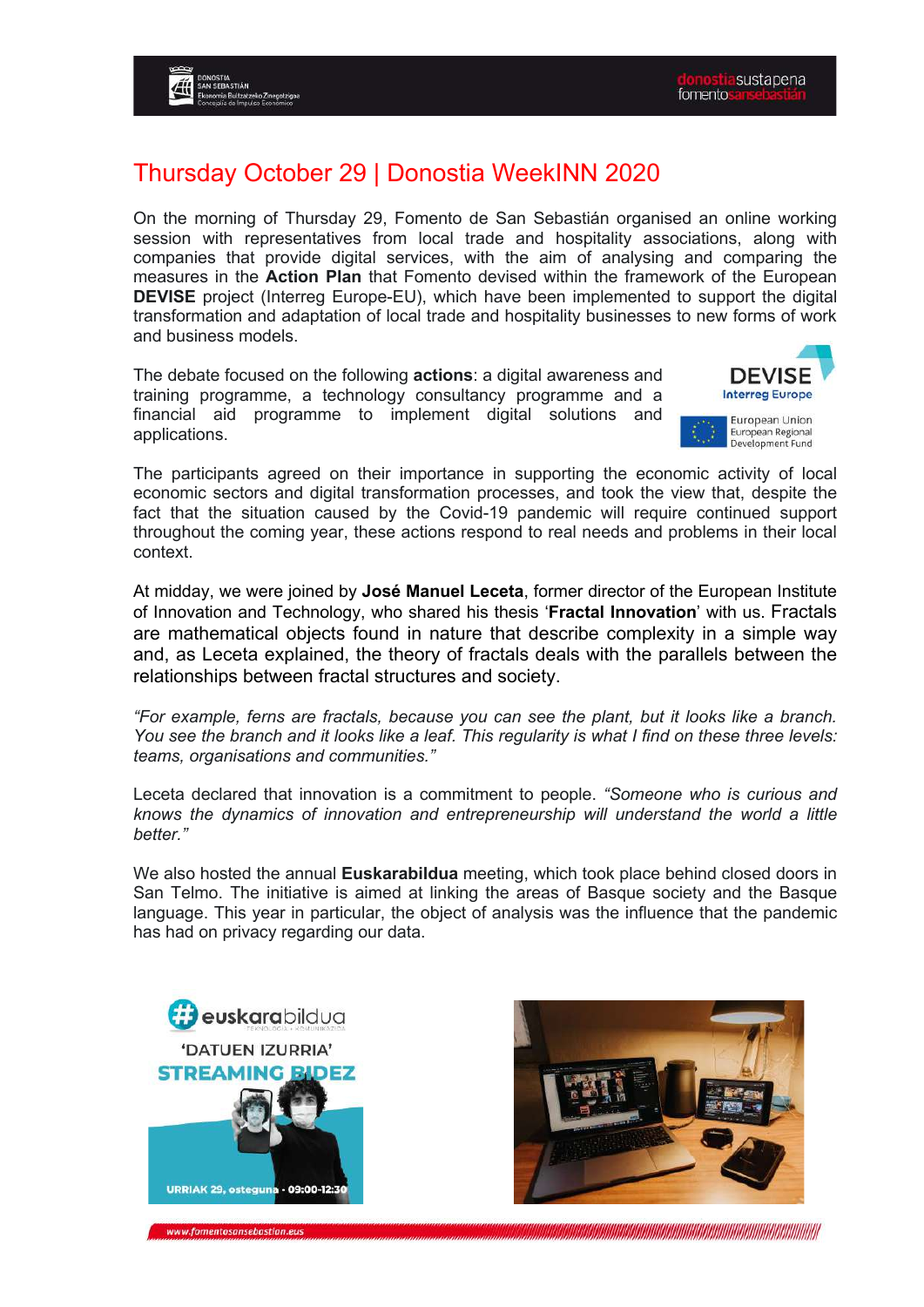![](_page_14_Picture_0.jpeg)

To finish off an intense day, **Opinno** organised a session aimed at commercial establishments with the objective of shedding a little light on the current situation by going deeper into digitisation. It was a session in which we talked about how to get to know and communicate with customers in this new paradigm, offering them holistic experiences thanks to technology and an all-channel strategy.

![](_page_14_Picture_3.jpeg)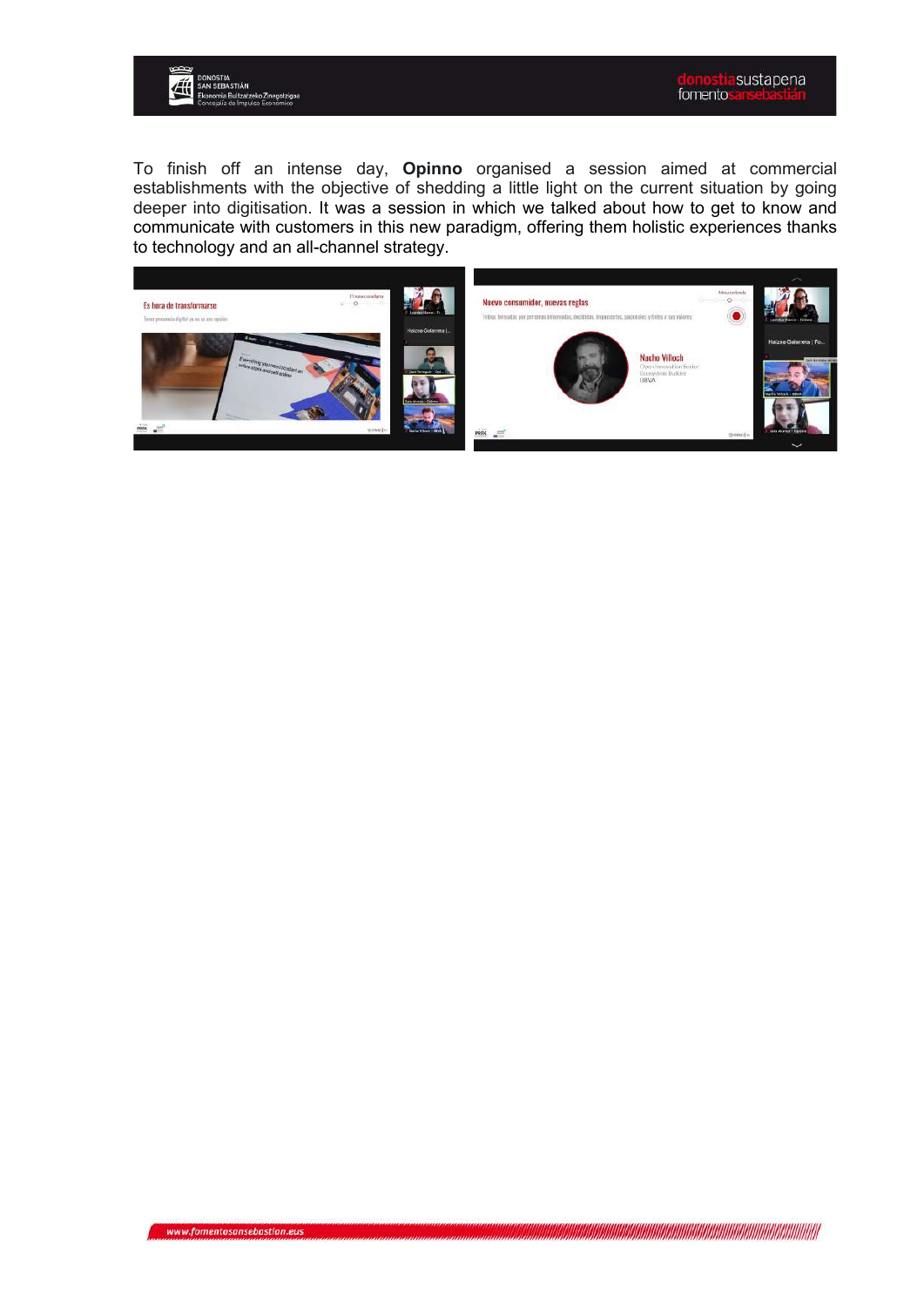# Friday October 30 | Donostia WeekINN 2020

Innovation Week came to an end on Friday with the presentation ceremony of the Donostia INN awards, which recognise leading innovative companies in our city.

The **Young Innovative Company** award went to **Viralgen,** a company founded in 2017 which works in the field of gene therapy.

The company run by Javier García was recognised for its strong commitment to health and biotechnology, bothe seen as key sectors and opportunities for San Sebastian.

Imanol Lasa thanked him for his commitment to set up in San Sebastian and Gipuzkoa, and Javier García underlined the idea that the environment of innovation in San Sebastian was key to taking this strategic decision, which is already bearing fruit.

The **Well-established Innovative Company** award went to **Bunt Planet**, a long-standing company that has developed software to reduce water losses.

Their constant commitment to R&D has allowed them to grow and establish themselves in international markets, and has even been recognised by the European Commission itself, when they were selected in the exclusive SME instrument programme for companies with high innovative potential.

Marisol Garmendia remarked on the pioneering perspective in the face of the global challenge, the commitment to innovation, local talent and environmental sustainability, to which Ainhoa Lete, who came up to collect the award, responded that they want to turn San Sebastian into a benchmark city in terms of water technologies, by attracting the investment and talent of new leading companies in our area.

The **Donostia INN Award** went to the **Donostia International Physics Center (DIPC)**. Since its creation in 1999, it has stood out for the excellence of its scientific activity and has become a platform for the internationalisation of Basque science and the city.

Eneko Goia pointed out the importance and merit of having turned this city into a city of science and knowledge. Meanwhile, Pedro Miguel Etxenike expressed his gratitude and highlighted the fact that almost half a million researchers have cited articles that include the name Donostia-San Sebastian, and the DIPC has borne Donostia in its name with honour around the world.

![](_page_15_Picture_12.jpeg)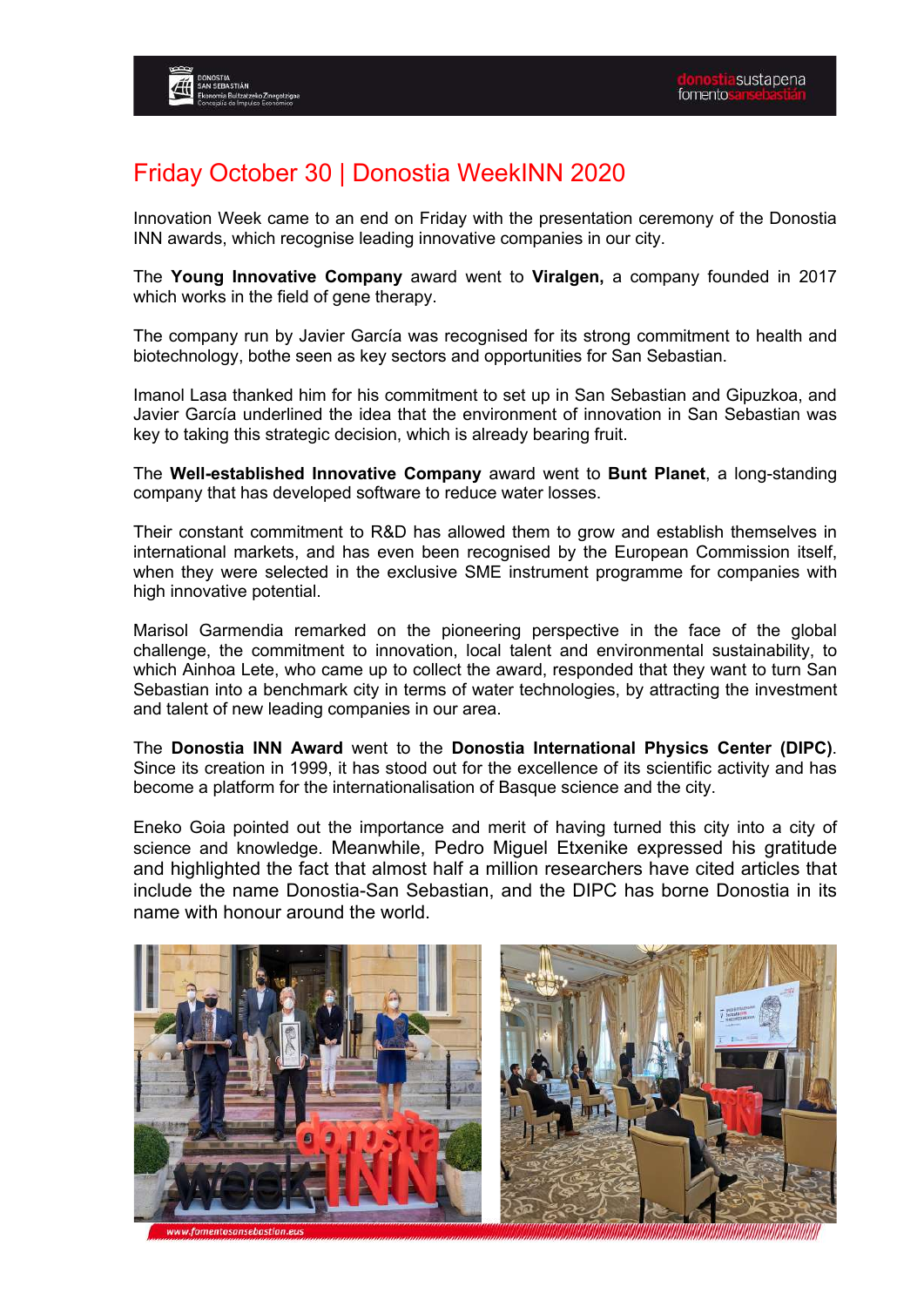![](_page_16_Picture_0.jpeg)

#### **Conclusions**

During the seven days of this 7th edition of Donostia WeekINN, more than 4,300 people followed the events programmed via live video broadcasts on the WeekINN TV channel, or in later viewings of the videos hosted on that channel.

The figures indicate that Innovation Week managed to adapt to the circumstances caused by the pandemic and provided a complete and varied programme that served as a space for reflection and debate on the great challenges and key elements that make it possible to tackle 'Superchanges', the slogan of this year's edition.

Innovation Week also highlighted some of the key issues that are being dealt with at a city level: the commitment to innovation, the importance of understanding and using technology as a tool to help us tackle the city's immediate and future challenges, from, by and for people. All of this together, in a collaborative environment, forms the basis from which to continue developing a city model based on people, innovation and knowledge.

The most special Donostia WeekINN, that this year was held digitally has concluded, but we will be able to continue enjoying all the programming that was shown on WeekINN TV on our Youtube channel.

Fomento de San Sebastián is already working on next year's edition of Innovation Week. We look forward to seeing you!